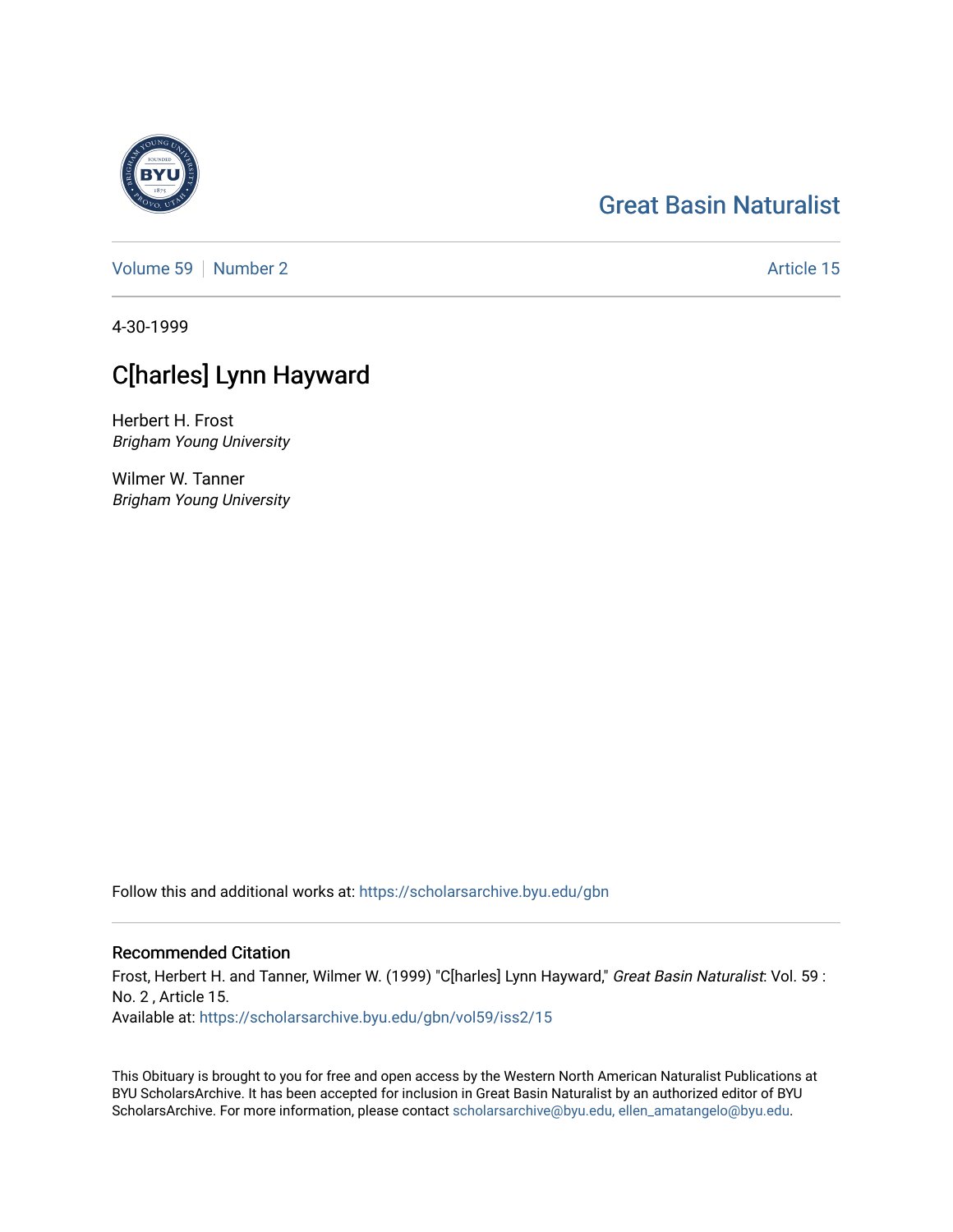Great Basin Naturalist 59(2), ©1999, pp. 201-203

# C[HARLES] LYNN HAYWARD

Herbert II. Frost<sup>1</sup> and Wilmer W. Tanner<sup>1</sup>

Dr. C. Lynn Hayward, professor emeritus of zoology and entomology, Brigham Young University, Provo, Utah, died 30 August 1998. He was born 10 July 1903 in Paris, Idaho, where he spent his early years, graduating from Fielding High School in 1923. Later that same year Lynn entered Brigham Young University, receiving a B.S. degree in 1927. Following his university experience he returned to his hometown in Idaho and taught biology and English at the high school for 3 years. In May 1930 he returned to BYU on an assistantship in the Zoology and Entomology Department. On 6 August 1930 be married Elizabeth (Libbie) Cook. To them were born 2 children, Margaret and Gerald. In 1931 he completed his master's degree in entomology at BYU and became a zoology instructor there. Lynn Hayward entered BYU as the Department of Zoology was being established, and thongh it was first designated as the Zoology and Entomology Department, his role was to establish and teach basic zoological classes pertaining to vertebrates. From 1931 to 1942 he taught in the department and, during the beginning years, began research in preparation for a doctoral degree. In 1935 he did graduate work at the University of California at Berkeley and in 1941 oompleted his dissertation in ecology at the University of Illinois under Professor Victor Shelford, one of the pioneer ecologists. His Ph.D. graduate studies emphasized systematics and ecology of birds and mammals. During his early teaching years at Fielding High School, Lynn made a collection of 94 bird skins and several sets of eggs. These eventually became the nucleus of BYU's ornithological collection, which now numbers 9551 bird skin specimens and 9000 sets of eggs. Because of his collecting background, Lynn assumed the position of curator of the bird



and mammal collections at BYU. In the early 1930s, with the Depression in full force, equipment funds were limited. Having been raised in a rural community, he knew how to work with his hands and so obtained plans for the construction of bird and mammal cases and built several for the growing collections. 1bday the mammal collection contains 15,621 skins and whole mount specimens.

<sup>&</sup>lt;sup>I</sup>Monte L. Bean Life Science Museum, Brigham Young University. Provo, UT 84602.



## C. *Lynn Hayward*

Lynn had a good grasp of the English hmguage. Thus, his lectures and research writings were clear and meaningful. He engaged his students in biological field studies that required careful observations and ecological evaluations of the environment. Many of his field classes involved preparing bird and mammal skins; as the students hecame proficient in mounting, their best specimens became part of the university's collections.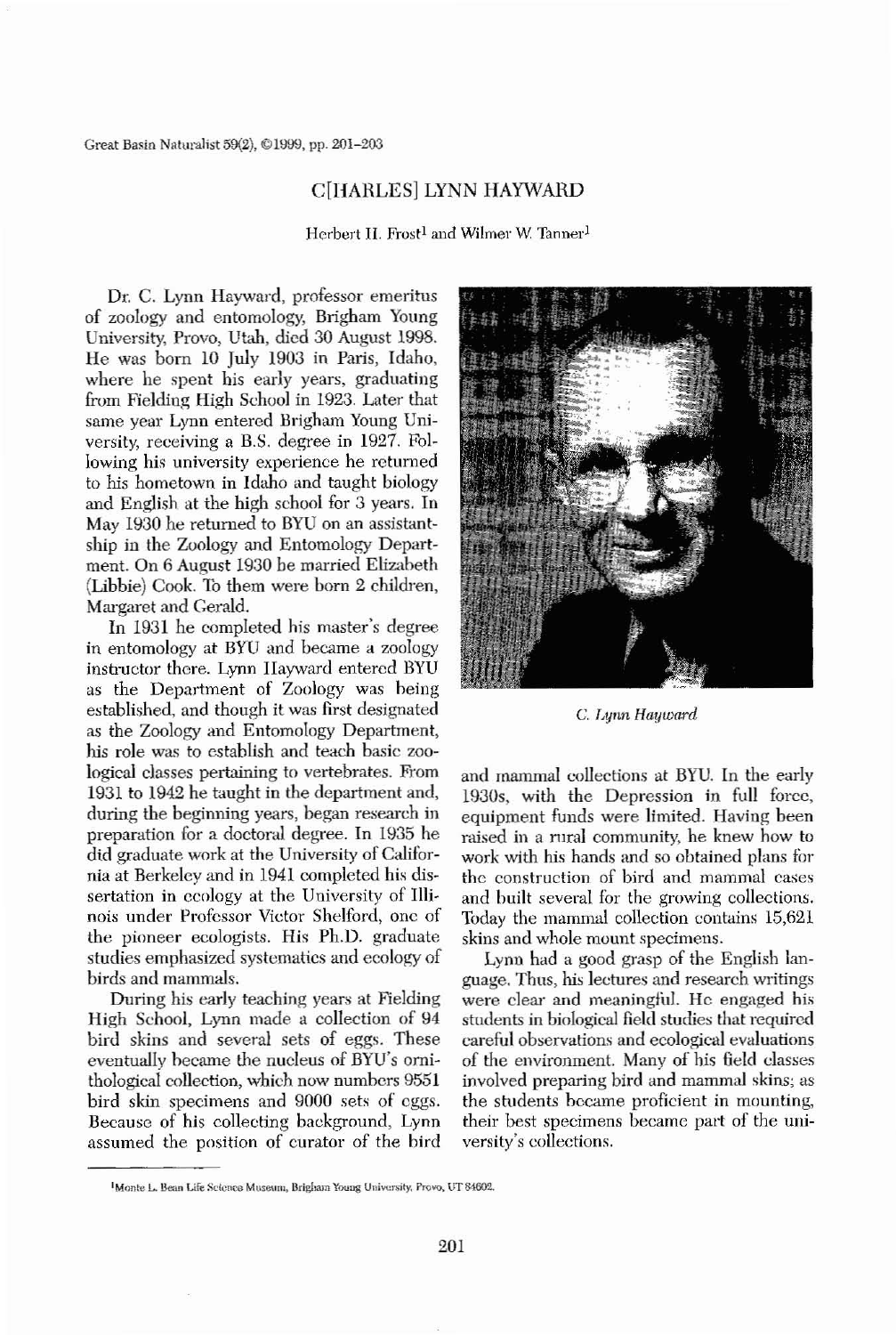He was always willing to work with his students and his door was open for them to come to him for advice. He chaired 18 students' graduate committees and was a member for many morc. His graduate students were well trained and have become recognized in their fields. His research is best seen in two publications, "Biotic communities of the Wasatch chaparral" and 'Alpine biotic communities of the Uinta Mountains, Utah." His "Bibliography of the mammals of Utah" and "Birds of Utah" have been used and will continue to he used as resource materials by many who are conducting research in vertebrate zoology of western North America.

- 1. 1930 Notes on Utah Vespidae. Entomological News 41:204-205, 222-226.
- 2. 1931 A preliminary list of the birds of the subalpine and alpine zones of the Uinta Mountains. Utah Academy of Science 8:J51-152.
- 3. 1932 Thc paper wasps of Utah including a description of a new variety of *Polistes canadensis* Linn. Utah Academy of Science 9:85-101.
- 4. 1933 Notes on the taxonomy and description of the wasp genus *Polistes* in the Intermountain West, with description of two new varieties. Utah Academy of Science JO:139-147.
- 5. 1933 Distribution of *Polistes* in Canada, with notes on the genus (Hymenop.). Canadian Entomologist 65:126-128.
- 6. 1934 Important heron rookeries in southeastern Idaho. Auk 51:39-41.
- 7. 1934 A biological study of the La Sal Mountains. Utah Academy of Science 11:209, 235 (with V.M. Tanner).

In addition to his teaching and research, Lynn had, over the years, a number of administrative responsibilities at BYU. For 7 years he served on the admission and credits committee, a year on the curriculum committee, and many years as chair of the premedical and predental committee. He chaired the Zoology Department from 1958 to 1962 and was, for 5 years, curator of the Life Science Museum, which was the forerunner of the Monte L. Bean Museum. On 30 August 1974 he was presented the BYU Alumni Distinguished Service Award for teaching and research. During his professional years he wrote and collaborated on 147 articles. The following 42 papers, covering a 53-year period, are considered to be his most important contributions.

- from Utah. Great Basin Naturalist 2:105-108 (with E.R. Hall).
- 19. 1941 A bibliography of Utah mammalogy: including references to names and type localities (first supplement). Great Basin Naturalist 2: 125-l.36.
- 20. 1942 Biotic communities of ML T'impanogos and western Uinta Mountains, Utah. An abstract of a thesis. 11 pp.
- 21. 1943 Notes on the status of the Red Crossbill in Utah. Auk 60,276-277.
- 22. 1944 Additional records of uncommon birds in Utah. Condor 46:205.
- 23. 1945 Biotic communities of the southern Wasatch and Uinta Mountains, Utah. Great Basin Naturalist 6: 1-124.
- 24. 1945 Occurrence of *Perognathus faciatus* in Utah. Journal of Mammalogy 37:451.
- 25. 1948 Biotie communities of the Wasatch chaparral, Utah. Ecological Monographs. 336 pp.
- 26. 1949 The short-tailed weasel in Utah and Colo~ rado. Journal of Mammalogy 30:336.
- 27. 1949 Nesting behavior of Nuttall's Poor-will. Wilson Bulletin 61:188.
- 28. 1951 Nature sanctuaries in the United States and Canada. Living Wilderness 36:46 (with several other authors).
- 29. 1952 Alpine biotic communities of the Uinta Mountains, Utah. Ecological Monographs 22: 93~J20.
- 30. 1956 Pelage color changes in *Perognathus longi-*

## membris. Journal of Mammalogy 37:451-452.

#### 8. 1935 The breeding status and migration of the Caspian Tern in Utah. Condor 37:140~144. .31. 1958 Additional notes on the Purple Martin 10 Utall. Condor 60:406.

- 9. ]935 Observations on some breeding birds of Mount Timpanogos, Utah. Wilson Bulletin 47:161-162.
- 10. 1935 A study of the winter bird life in Bear Lake and Utah Lake valleys. Wilson Bulletin 67: 278-284.
- 11. 1936 Some observations on shore birds at Utah Lake during the summer of 1936. Utah Academy of Science 13:191–193.
- 12. 1936 A bibliography of Utah mammalogy including references to names and type localities applied to Utah mammals. Utah Academy of Science 13:121-146.
- 13. 1937 A record of*Vespa crabro* Linnaeus from North Dakota. Entomological News 48:120.
- 14. 1937 Some new and unusual bird records from Utah. Wilson Bulletin 69:303-305.
- 15. 1940 Notes on the distribution of nighthawks in Utah. Great Basin Naturalist 1:93-96.
- 16. 1940 Feeding habits of the red squirrel. Journal of Mammalogy 21:220.
- 17. 1941 Notes on the nesting habits of some mountain dwelling birds in Utah. Great Basin Naturalist 2: 1-8.
- 18. 1941 Three new mammals *(Microtus* and *Ochotona)*